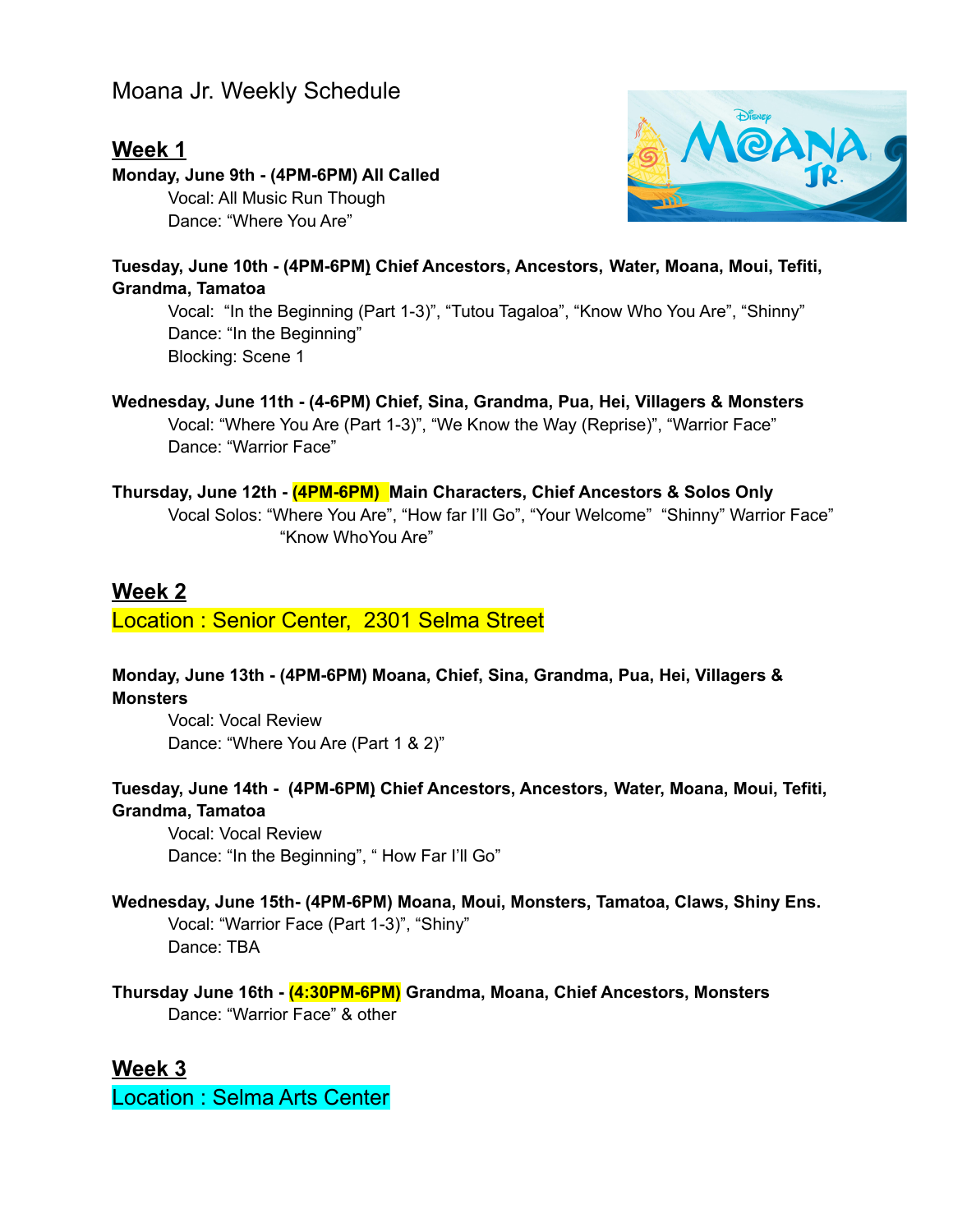#### **Monday, June 20th - (4PM-6PM) Moana, Maui, Tamatoa, Claws, Shiny Ens., Water**

Dance: "Shiny (Part 1 & 2)" "Tulou, Tagaloa" Blocking: Scene 5, 6,7,8

### **Tuesday, June 21st - (4PM-6PM) Chief Ancestors, Ancestors, Water, Moana, Grandma, Pua, Hei**

Dance: "How Far I'll Go", "We Know The Way" Blocking: Scene 4

### **Wednesday, June 22nd - (4PM-6PM) Chief, Sina, Grandma, Pua, Hei, Moana, Moui, Villagers & Monsters**

Dance: Review All Blocking: Scene 2, 3

#### **Thursday, June 23rd - (4:30PM-6PM) Tomatoa, Claws**

### **Week 4**

Location : Selma Arts Center

#### **Monday, June 27th - (4PM-6PM) Chief, Sina, Grandma, Pua, Hei, Villagers & Monsters, Chief Ancestors, Ancestors.**

Dance: "Song of the Ancestors", "We Know the Way" Blocking: Scene 10

## **Tuesday, June 28th- (4PM-6PM) Moana, Maui, Water, Tefiti**

Dance: "Logo Te Pate" "Know Who Your Are" Blocking: Scene 9

### **Wednesday, June 29th - (4PM-6PM) All Called**

Dance**: "**We Know the Way (Fanale)" "Your Welcome" Blocking: Scene 11

### **Thursday, June 30th - (4PM-5:30PM) TBA**

### **Week 5**

Location : Selma Arts Center

**Monday, July 4th - NO REHEARSAL**

**Tuesday, July 5th- (4PM-6PM) All Called** Run Act 1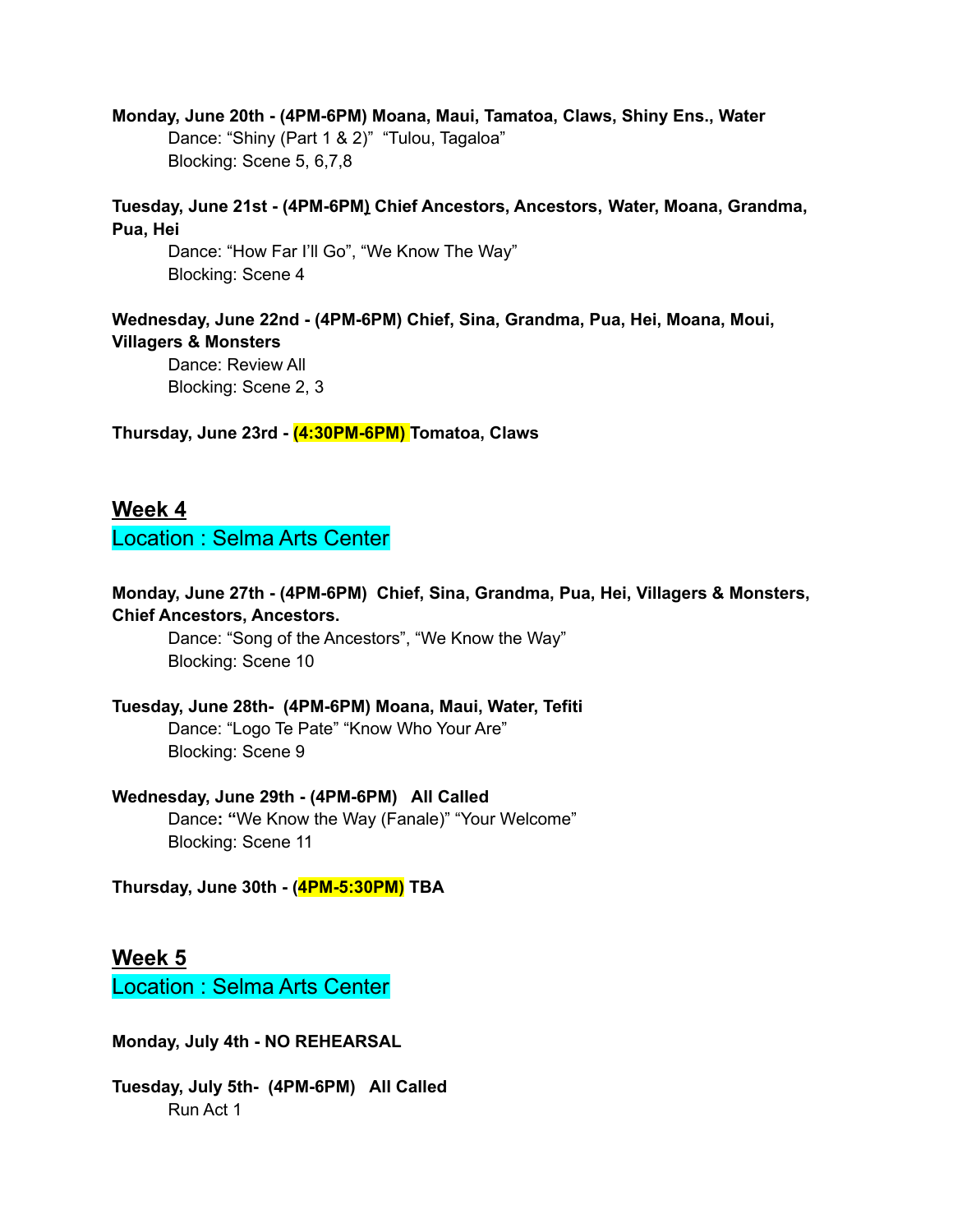**Wednesday, July 6th - (4PM-6PM) All Called** Run Act 2

**Thursday, July 7th - (4PM-6PM) TBA**

## **Week 6**

Location : Selma Arts Center

- **Monday, July 11th - (4PM-6PM) All Called Run Act 1**
- **Tuesday, July 12th- (4PM-6PM) All Called** Run Act 2
- **Wednesday, July 13th - (4PM-6PM) Cast A All Called** Full Run Cast A
- **Thursday, July 14th - (4PM-6PM) Cast B All Called** Full Run Cast B

## **Week 7**

Location : Selma Arts Center

- **Monday, July 18th (4:30PM-7:30PM) Technical Rehearsal All Called (no costumes) Please bring snacks and water.**
- **Tuesday, July 19th - 5:30PM-9:30PM) Cast A - Full Dress Rehearsal Cast A (costumes & makeup) Please bring snacks and water.**
- **Wednesday, July 20th - (5:30PM-9:30PM) Full Dress Rehearsal Cast B (costumes & makeup) Please bring snacks and water.**

### **Performances:**

- **Cast A - Thursday, July 21st - 1st Performance** Call Time : 6PM Show Time: 7PM
- **Cast B - Friday, July 22nd - 2nd Performance** Call Time : 6PM Show Time: 7PM